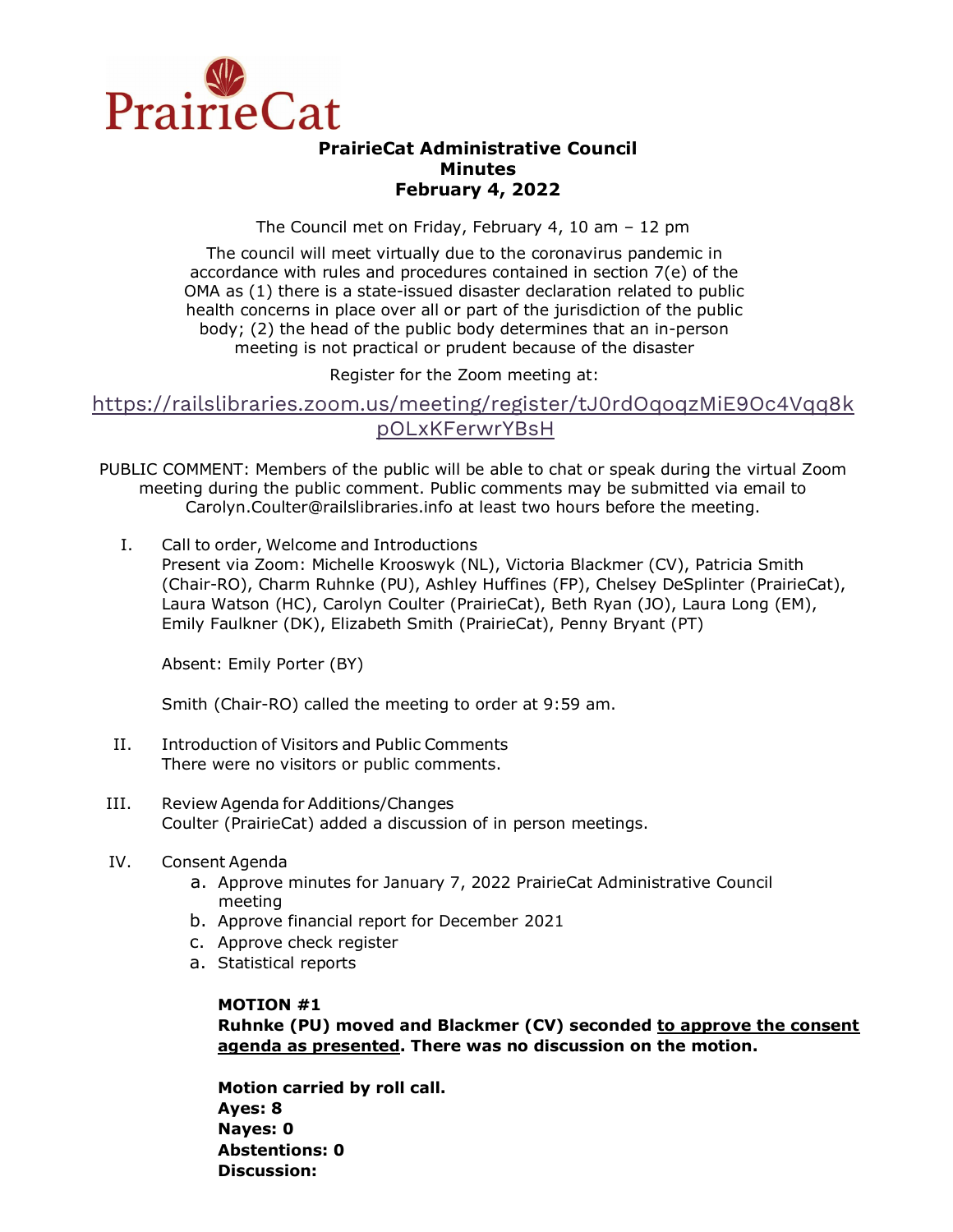## V. Membership Update

a. North Boone resignation acknowledgement letter

Coulter (PrairieCat) stated she has had several conversations with North Boone High School, and they have decided to cancel their membership with PrairieCat. They are currently a Union List member and will probably switch to barcodes. North Boone only borrows about five items a month, so it does not pay them to be members.

Coulter has been in communication with Mount Carroll Public Library. They are looking to upgrade their membership from Union List to Basic Online. Coulter has given them a proposal. Coulter has also been in contact with Durand School District 322, between Freeport and Rockford. They were a Union List member but pulled out in 2016. The new librarian is very interested in joining as a Union List member again. Coulter is waiting find out if they are currently an OCLC member.

Coulter explained she is part of a working group out of the Consortia Committee. This group is looking into the ongoing sustainability of the LLSAPs. One thing being discussed is investigating a statewide ILS. Coulter has reached out to Carson Block, a Library Technology Consultant. A meeting with Block is scheduled for later today to go over how to begin investigating options for a statewide ILS. Smith (RO) asked if Coulter could see a PrairieCat, Heartland, RAILS were all one. Coulter stated that's exactly what the Consortia Committee working group is looking into.

Ryan (JO) asked if PrairieCat has ever spoken with River East Library District. Coulter said not that she is aware of. Ryan said they are a tiny library with a small budget, but Johnsburg does get a lot of their patrons. Coulter would be happy to talk with them. Ryan will reach out and gage their level of interest in a PrairieCat membership.

## VI. Administrative Issues

a. Discussion, draft Innovative contract

Coulter (PrairieCat) explained there are still a few areas in the Innovative contract to get straightened out. Our lawyers have expressed their opinions but have left it up to Coulter to make a decision. Coulter feels this should be decided by the membership, so she is bringing it to Administrative Council. The Clause says that, if we do not notify Innovative within 90 days of the end of the five-year term of the contract that we intend to terminate the contract, the contract will renew at the same terms for a year. Without the clause, if we failed to renew or notify them that we are terminating Innovative could feasibly raise our rates to whatever they demand. Coulter agrees with Innovative that this clause should remain in the contract but asked the opinion of the Council. Smith (RO) agrees the clause can stay. Ruhnke (PU) asked if this clause is in our current contract? Coulter said yes, it is. (NOTE: It is not in our current contract. Coulter was mistaken and later corrected her misstatement via email to the Administrative Council). Ryan (JO) stated that if we are looking to cancel with Innovative, we would be investigating well in advance. Ruhnke agrees. The consensus is to leave the Evergreen Clause in the contract.

Coulter said the other topic our lawyers always disagree with but Innovative will never remove is agreement in the contract that says PrairieCat is responsible for their members' behavior. However, Coulter believes PrairieCat is protected by the membership IGAs. When a member library signs the IGA they state the understanding that parts of PrairieCat's software is proprietary, and they should abide by the laws and rules of PrairieCat. This should help protect PrairieCat.